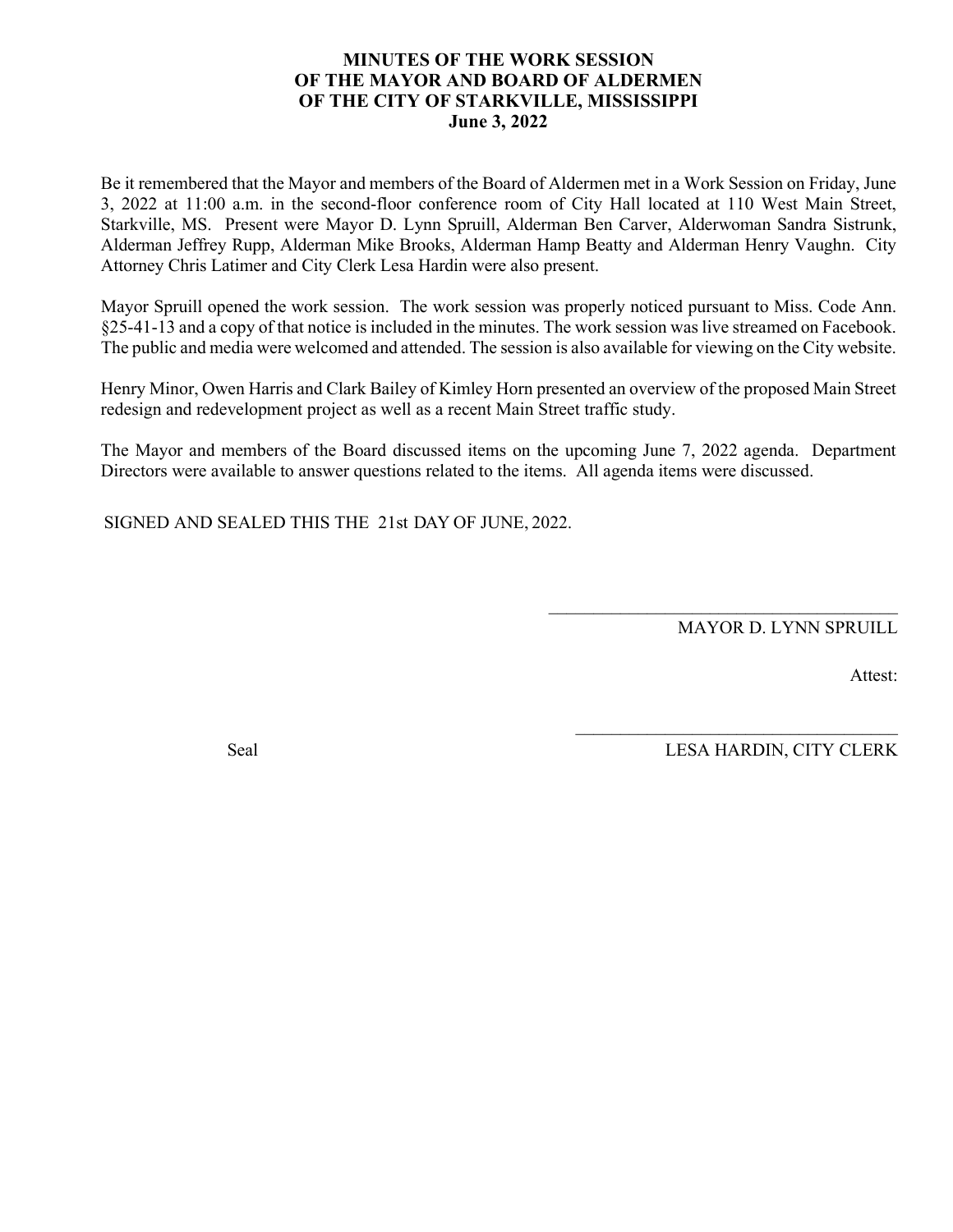

## **THERE WILL BE A WORK SESSION OF THE MAYOR AND BOARD OF ALDERMEN ON FRIDAY, JUNE 3, 2022**

# **AT 11:00 AM IN THE STARKVILLE CITY HALL LOCATED AT 110 WEST MAIN STREET IN THE SECOND FLOOR CONFERENCE ROOM**

The public and media are invited to attend.

*The City of Starkville is accessible to persons with disabilities. Please call the ADA Coordinator at (662) 323-2525 ext. 3119, in advance for any services requested.*